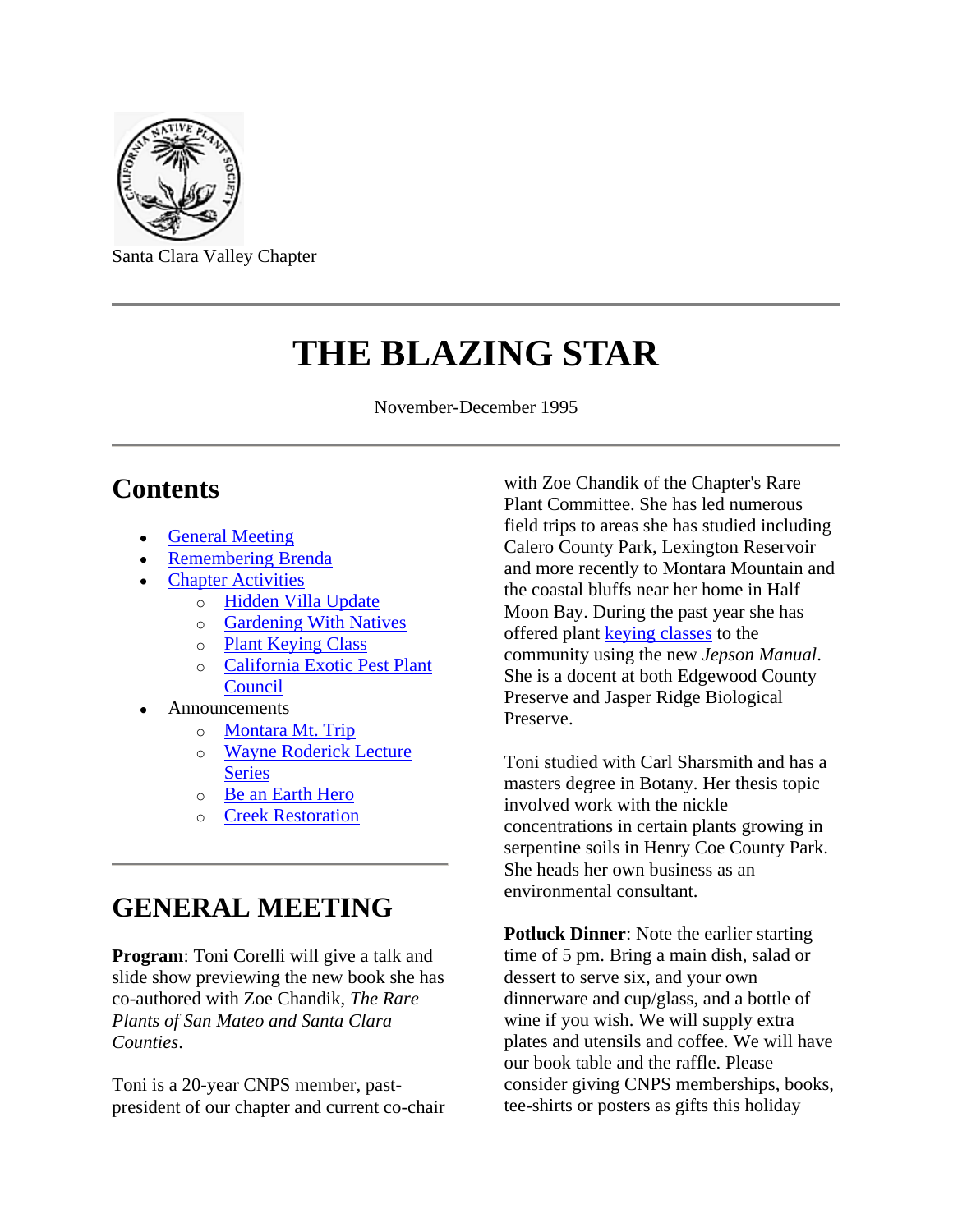season. [Directions to The Garden House.](file://Sul-kiwi/backups/SSRC/SSRC/rawlings/CNPS/WWW/shoup.htm)

### <span id="page-1-0"></span>**REMEMBERING BRENDA**

#### *by Jean Struthers*

Brenda was the first CNPS member whom I met. I volunteered to sell books and posters and took over that job from her. She assured me that it wasn't too difficult, but what she did not tell me was that it would lead to total commitment to CNPS. Brenda's commitment was very contagious and inspiring.

From that small involvement and from my eagerness to grow native plants came the opportunity to work at Yerba Buena Nursery with Brenda. There she was instructive and patient with my learning. She even taught me to say "no" sometimes. She knew her own limits and how to manage her time. Together we chaired the Wildflower Show to a great financial and floristic success, largely due to Brenda's organizational ability.

Brenda became Chapter President and drew many new people to the Board. She followed that position with Field Trip Chair. I will always remember our first trip to the desert and how well it was organized. She keyed many plants that were new to the group, helped with the camping and photography efforts, and above all, insured the enjoyment of every participant. She was particularly good about finding and making available information about our destinations. Brenda instituted the informal Friday plant walks in local parks and open space lands.

She joined me on a Los Altos Hills town committee for Environmental Protection. She wrote guidelines for using native plants in town landscaping, and wrote the town's first Heritage Tree Protection Ordinance. She was as frustrated as I was in the destruction of habitat in our rural area and tried to do something about it. We planted a *Quercus lobata* for Arbor Day, and buckeye seeds on road edges.

Brenda was a docent at both the Jasper Ridge Biological Preserve and Edgewood Park Preserve. She worked three days a week at Yerba Buena Nursery. She became particularly skilled at propagation techniques, and was responsible for the manzanita cuttings. She started the Chapter's Gardening with Natives group, a very successful gathering which met once a month.

When Brenda got cancer she did not stop her numerous activities unless her treatments really disabled her. She still put in time at Yerba Buena Nursery, attended meetings, and took as many field trips as she had strength for. She organized the botanists for our 1995 Wildflower Show and spent hours helping identify our specimens.

Brenda was so very considerate of all the people around her. She kept us all informed and enthusiastic, and aways thanked all the people who helped her. Did we ever thank her enough? I really miss her.

Editor's note: In the interests of being complete in listing the numerous acomplishments of Brenda Butner we asked the Chapter Historian, Jean Sorenson, to go back through our records to make a list of her activities. She filled a page, just getting to the point where Brenda became President. And so we have decided to leave out the details of the many ways she helped our chapter. Suffice it to say she touched many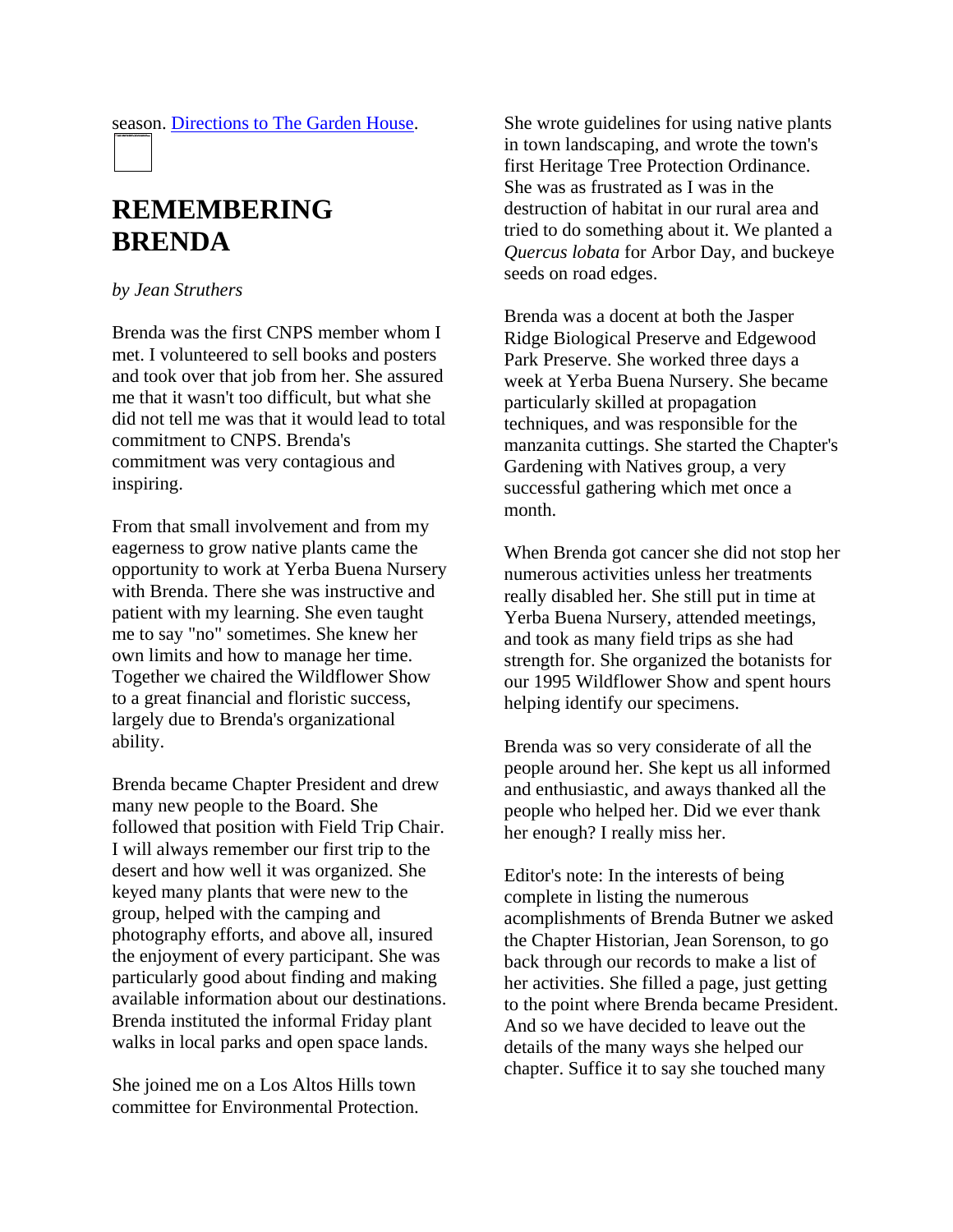of our lives, and we all have very personal memories.

Her husband Al, also a Chapter Board member, has set up a Memorial Fund for our Chapter. We will keep members posted through *The Blazing Star* on how the interest from this fund is spent. Contributions may be made to the Brenda Butner Memorial Fund, California Native Plant Society, c/o Treasurer Stephen Buckhout, 1289

Heckman Way, San Jose, CA 95129.

## <span id="page-2-0"></span>**CHAPTER ACTIVITIES**

### <span id="page-2-1"></span>**HIDDEN VILLA UPDATE**:

What's going on with our Nursery? A 14-x 20-foot greenhouse was purchased and moved to the nursery. CNPS member Gerry Ellis took it apart, kept mental note of the construction details, and has it nearly all put back together again at Hidden Villa. Bob Berka rented a truck, and Dave and Jean Struthers helped Gerry move it. As of this writing the plastic panels need cleaning and the benches need to go in. But, hooray!, it looks like a real nursery and will soon become one.

A small garden shed has been donated to CNPS by the Duhring family. It, too, has been moved to Hidden Villa and thanks to Dave Struthers will begin a new life as our supply and tool shed. Thank you volunteers Ken Himes, Vicky Silvas-Young, Marcie Fein, and Dave and Jean Struthers.

We are scheduling the next work day, Sunday, November 5, at 10 am. Bring lunch. We will clean panels, ready space for the shed, and build

soil bins. Call Jean Struthers for details, 415 941-2586.

- <span id="page-2-2"></span>**GARDENING WITH NATIVES**, Thursday, 7:30 pm, November 2. Jean Struthers' home, 13690 Robleda Road, Los Altos Hills. 415 941- 2586. Where do we go from here? Shall we teach others or continue as a working group, or both? Please come and share your ideas.
- <span id="page-2-3"></span>**PLANT KEYING CLASS**: How to  $\bullet$ use the Jepson Manual, with Botanist Toni Corelli. Due to popular demand this class will be offered again in 1996. Learn how to use the Jepson Manual, terminology associated with plant identification, the revised names, and plant family characteristics. Materials necessary: the Jepson Manual, and a 10 and 15 to 20 power hand lenses. This is a 5 week workshop and to benefit you should plan to attend each class. Classes will be in Palo Alto and we will meet on one weekday evening for 5 weeks from 7-9 pm. Class size is limited to 15 and reservations are necessary. There is a \$30 per workshop charge. Call Toni at (415) 726- 0689 for further information.
- <span id="page-2-4"></span>California Exotic Pest Plant Council: **CalEPPC SYMPOSIUM REPORT**, by Don Thomas, Escaped Exotics co-chair. On October 6 and 7 several members of our chapter attended the 1995 CalEPPC symposium at Asilo-mar. Speakers and exhibitors at the conference covered control strategies for a number of exotic pest plants of interest to our chapter, including yellow star thistle, French and other brooms, Arundo donax, alien cordgrass (Spartina), and German ivy. Among the control methods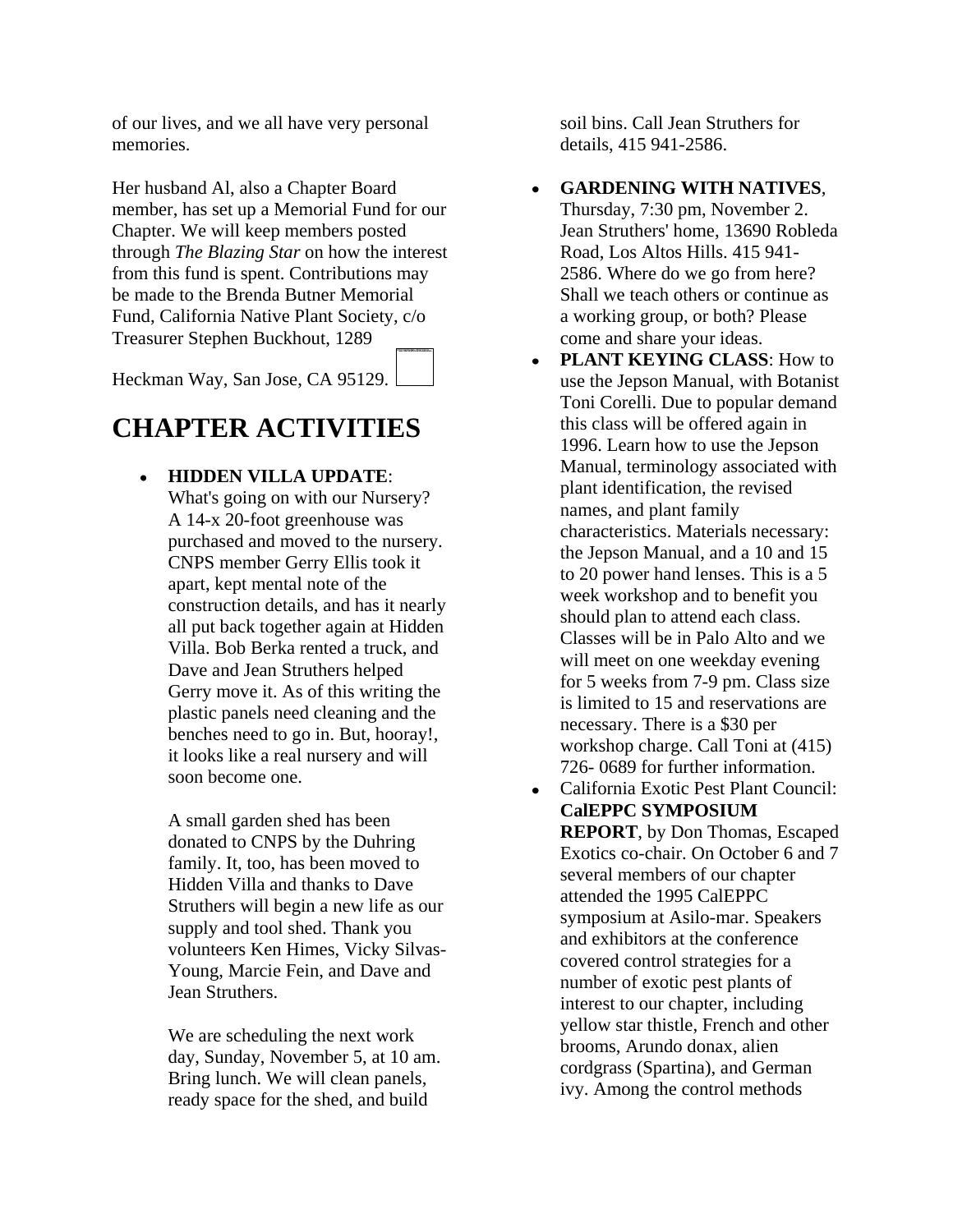discussed were manual control, the use of controlled burning, biological control, and the use of herbicides.

On Sunday we were led on a field trip to see examples of invasive exotics and successful habitat restoration projects. At Marina State Beach we saw dunes that had been covered by ice plant and European beach grass which are now restored to native dune species, including some endemic to the Monterey Bay area.

At the Elkhorn Slough National Estuarine Research Reserve we saw restored mud flat and marsh habitat that had previously been diked and used for dairy pasture. However we also saw how persistent some exotic plants such as poison hemlock can be once established. We are hoping to apply some of the lessons we learned at the conference to control exotics at Edgewood Park and elsewhere locally.

Editor's note: There will be a published proceedings of the conference available early next year. We will let readers know how to order it when ready.

### **ANNOUNCEMENTS**

<span id="page-3-0"></span>Non CNPS-sponsored field trip: **A**   $\bullet$ **TRIP TO MONTARA MT.** on November 4. Meet at 10:30 a.m. at the Montara State Beach parking lot. We will hike over the mountain and then be shuttled back by car to Montara. Bring lunch, water and be

prepared for all weather. This hike is sponsored by Save Our Shores but two of our members, Toni Corelli and Paul Heiple, will co-lead with Barbara VanderWerf, a historian.

- <span id="page-3-1"></span>**THE WAYNE RODERICK**   $\bullet$ **LECTURE SERIES** at the East Bay Regional Park District's Botanic Garden, Saturdays, 10:30 am, at the Garden's Visitor Center. If a guest lecturer is not indicated, the speaker will be Garden Director Steve Edwards. Most presentations emphasize ecology and biogeography of native plants in the field. This is a good chance to hear a good talk, see great slides, and visit northern California's only native plant botanical garden.
	- o Nov. 4, Horticultural lessons from the Regional Parks Botanic Garden, with emphasis on everything.
	- o Nov. 18, Wildflower hunting in New England and the West/Bob Case
	- o Nov. 25, From central coast to desert in a single fabulous county: San Luis Obispo
	- o Dec. 2, Climbing Mt. Eddy, highest peak in the Klamath Mountains province
	- o Dec. 9, Plants of the Trinity and Marble mountains/John Game
	- o Dec. 16, Robert Sibley Volcanic Regional Preserve: geology and plants; volcanic history of the East Bay, with botanical digressions
	- o Dec. 30, The Fort Bragg coast of Mendocino County
	- o Jan. 6, Wildflowers of the Sierran foothills
	- o Jan. 13, What is Shasta Snow Wreath doing in California,